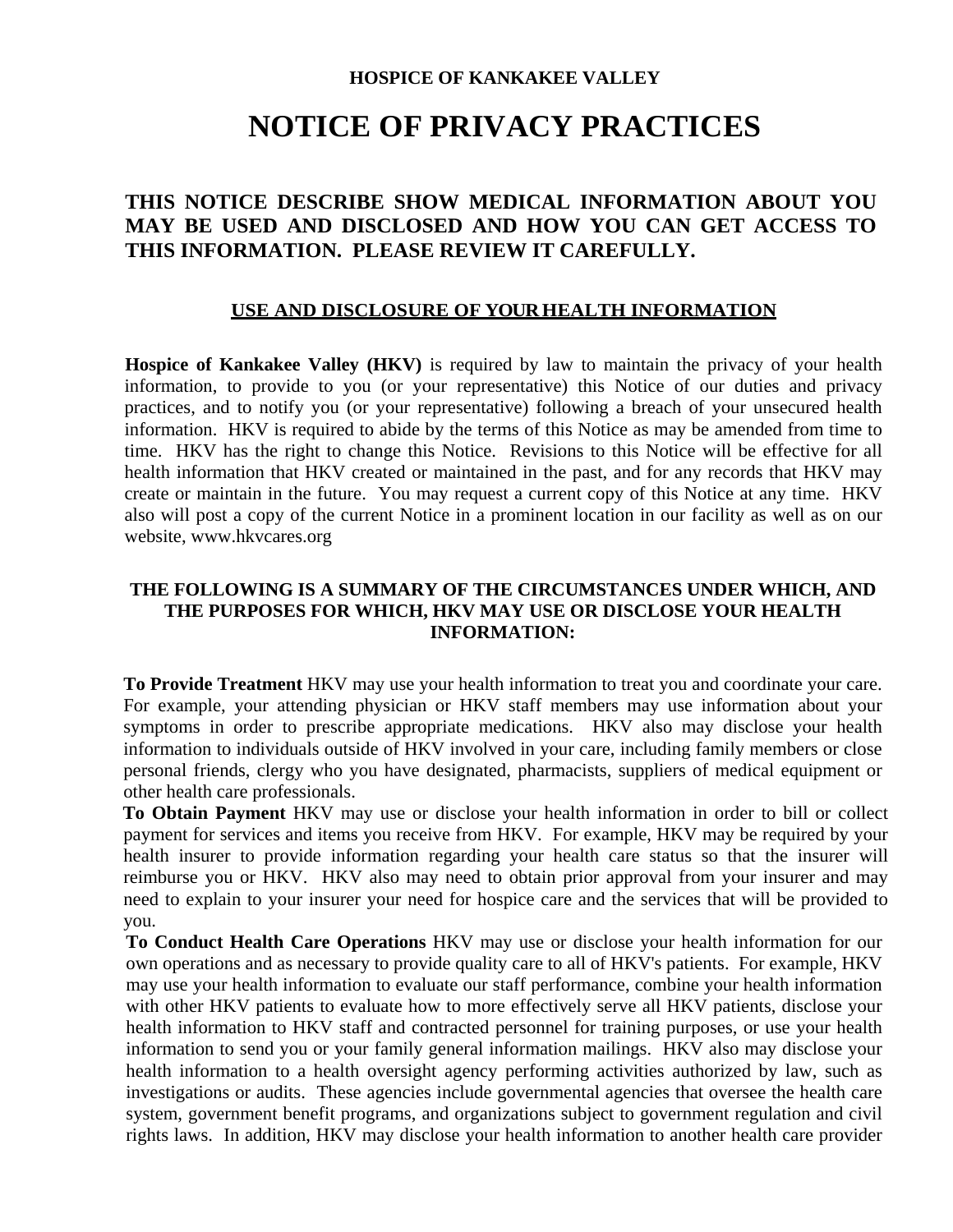subject to Federal privacy protection laws, as long as the provider has or has had a relationship with you and the health information is necessary for that provider's health care operations.

**For Fundraising Activities** In support of our charitable mission, HKV may use certain health information about you (*e.g.,* demographic information, dates of health care provided, attending physician, outcome information and health insurance status) to contact you or your family to raise money for HKV. HKV also may release this information to an organizationally-related foundation for the same purpose. You may choose to "opt-out" of receiving these fundraising communications by notifying the HKV Privacy Officer that you do not wish to be contacted at: *815-939-4141* or Toll Free **855-871-4695** 

**For Appointment Reminders** HKV may use or disclose your health information to contact you to remind you that you have an appointment.

**To Inform You About Information That May be of Interest to You** HKV may use or disclose your health information to tell you about or recommend possible options or alternatives for your care, or to inform you of other health care information that may be of interest to you.

**Release of Information to Family/Friends** Unless you specifically request in writing that HKV not communicate with such person(s), HKV may release your health information to a family member or friend who is involved in your treatment or who is helping to pay for your care.

**Business Associates** HKV may disclose your health information to our business associates that perform functions on our behalf or provide us with services if the information is necessary for them to provide such functions or services. HKV requires our business associates to agree in writing to protect the privacy of your health information and to use and disclose your health information only as specified in that written agreement.

### **THE FOLLOWING IS A SUMMARY OF THE CIRCUMSTANCES UNDER WHICH, AND THE PURPOSES FOR WHICH, HKV MAY USE OR DISCLOSE YOUR HEALTH INFORMATION WITHOUT YOUR CONSENT OR AUTHORIZATION.**

**When Legally Required** HKV will disclose your health information to the extent that we are required to do so by any Federal, State or local law.

**When There Are Risks to Public Health** HKV may disclose your health information for public activities and purposes in order to:

- Prevent or control disease, injury or disability, report disease, injury, vital events such as death, and the conduct of public health surveillance, investigations and interventions.
- Report adverse events, product defects, to track products or enable product recalls, repairs and replacements and to conduct post-marketing surveillance and compliance with requirements of the Food and Drug Administration.
- Notify a person who has been exposed to a communicable disease or who may be at risk of contracting or spreading a disease.
- Notify an employer about an HKV staff member, as legally required.

**To Report Abuse, Neglect Or Domestic Violence** HKV is allowed, and sometimes required as a mandated reporter, to notify government authorities if HKV reasonably believes a patient is the victim of abuse, neglect or domestic violence. HKV will make this disclosure only when specifically required or authorized by law or when you authorize such disclosure.

**To Conduct Health Oversight Activities** HKV may disclose your health information to a health oversight agency or other organization for activities including audits, civil administrative or criminal investigations, inspections, licensure or disciplinary action. If you are the subject of a health oversight agency investigation, HKV may disclose your health information only if it is directly related to your receipt of health care or public benefits.

**In Connection With Judicial And Administrative Proceedings** HKV may disclose your health information in the course of any judicial or administrative proceeding in response to an order of a court or administrative tribunal as expressly authorized by such order. Under certain conditions,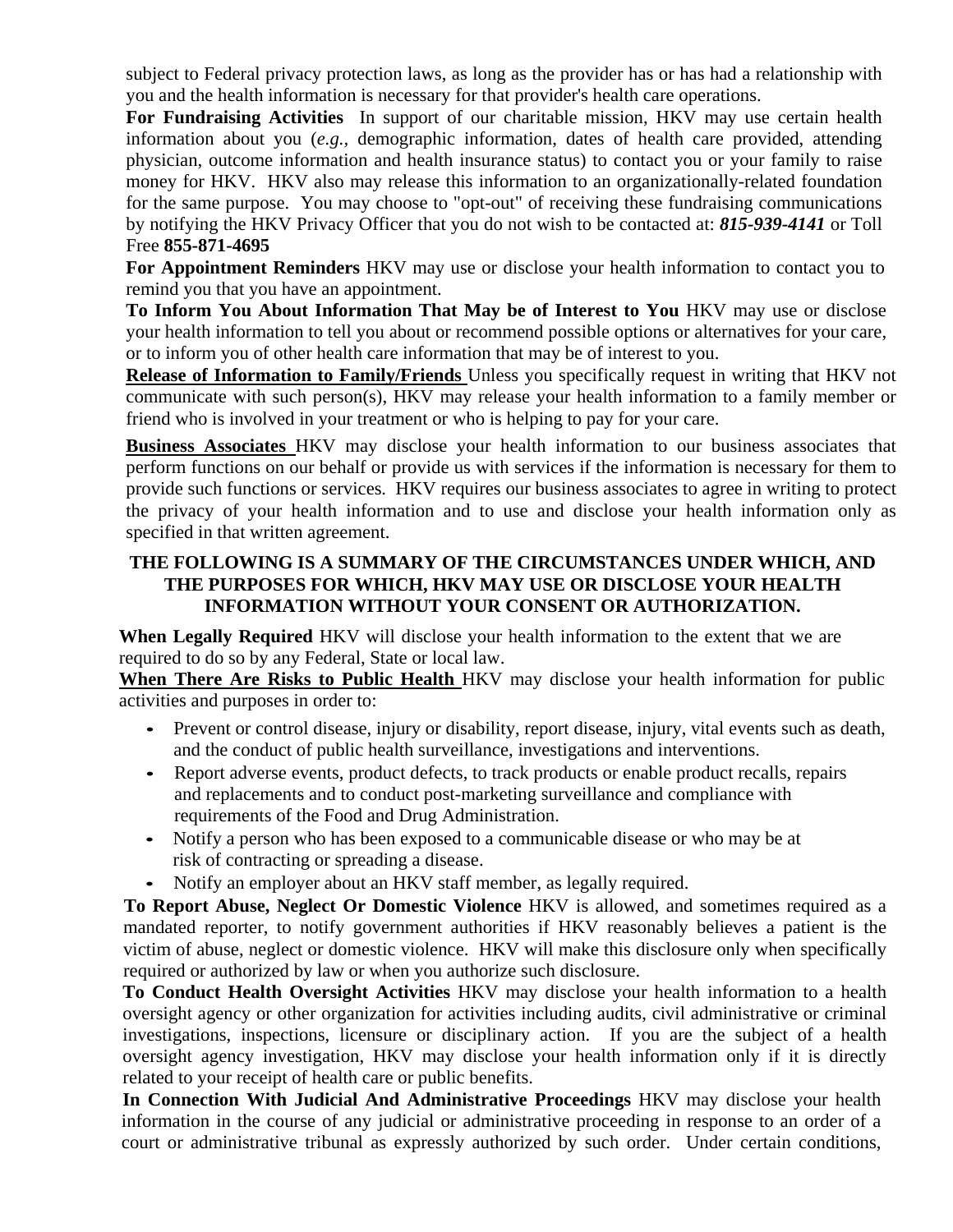HKV also may disclose your health information in response to a subpoena, discovery request, or other lawful process.

**For Law Enforcement Purposes** As permitted or required by State law, HKV may disclose your health information to a law enforcement official for certain law enforcement purposes as follows:

- As required by law for the reporting of certain types of wounds or other physical injuries.
- Pursuant to a court order, warrant, subpoena, summons, or similar process.
- For the purpose of identifying or locating a suspect, fugitive, material witness or missing person.
- Under certain limited circumstances, when you are the victim of a crime.
- To a law enforcement official if HKV suspects that your death was the result of criminal conduct.
- To a law enforcement official if HKV believes the information constitutes evidence of criminal conduct that occurred at HKV.
- In an emergency in order to report a crime.

**To Coroners And Medical Examiners** HKV may disclose your health information to coroners and medical examiners for purposes of determining your cause of death or for other duties, as authorized by law.

**To Funeral Directors** Consistent with applicable law, and if necessary to carry out their duties with respect to your funeral arrangements, HKV may disclose your health information to funeral directors prior to and in reasonable anticipation of your death.

**For Organ. Eye Or Tissue Donation** HKV may use or disclose your health information to organ procurement organizations or other entities engaged in the procurement, banking or transplantation of organs, eyes or tissue for the purpose of facilitating the donation and transplantation.

**In the Event of A Serious Threat to Health Or Safety** HKV may, consistent with applicable law and ethical standards of conduct, disclose your health information if HKV, in good faith, believes that such disclosure is necessary to prevent or lessen a serious and imminent threat to your health or safety or to the health or safety of the public.

**For Specified Government Functions** In certain circumstances, Federal regulations authorize HKV to use or disclose your health information to facilitate specified government functions relating to the military and veterans, national security and intelligence activities, protective services for the President and others, medical suitability determinations, correctional institutions, and other law enforcement custodial situations.

**For Worker's Compensation** HKV may disclose your health information for worker's compensation or similar programs.

#### **CIRCUMSTANCES REQUIRING AUTHORIZATION TO USE OR DISCLOSE YOUR HEALTH INFORMATION**

Other than as stated above, HKV will not use or disclose your health information unless it obtains your written authorization (or the authorization of your representative). Your authorization (or the authorization of your representative) is specifically required before HKV: (i) uses or discloses your psychotherapy notes; (ii) uses your health information to make a marketing communication to you for which it received financial remuneration from a third party, unless such communication is faceto-face or in other limited circumstances; or (iii) discloses your health information in any manner which constitutes the sale of such information under the Health Insurance Portability and Accountability Act of 1996 ("HIPAA"). Also, some types of health information are particularly sensitive, and the law, with limited exceptions, may require that HKV obtain your authorization to use or disclose that information. Sensitive information may include information dealing with genetics, HIV/AIDS, mental health, developmental disabilities, and alcohol and substance abuse. If required by law, HKV will ask that you (or your representative) sign an authorization before we use or disclose such information.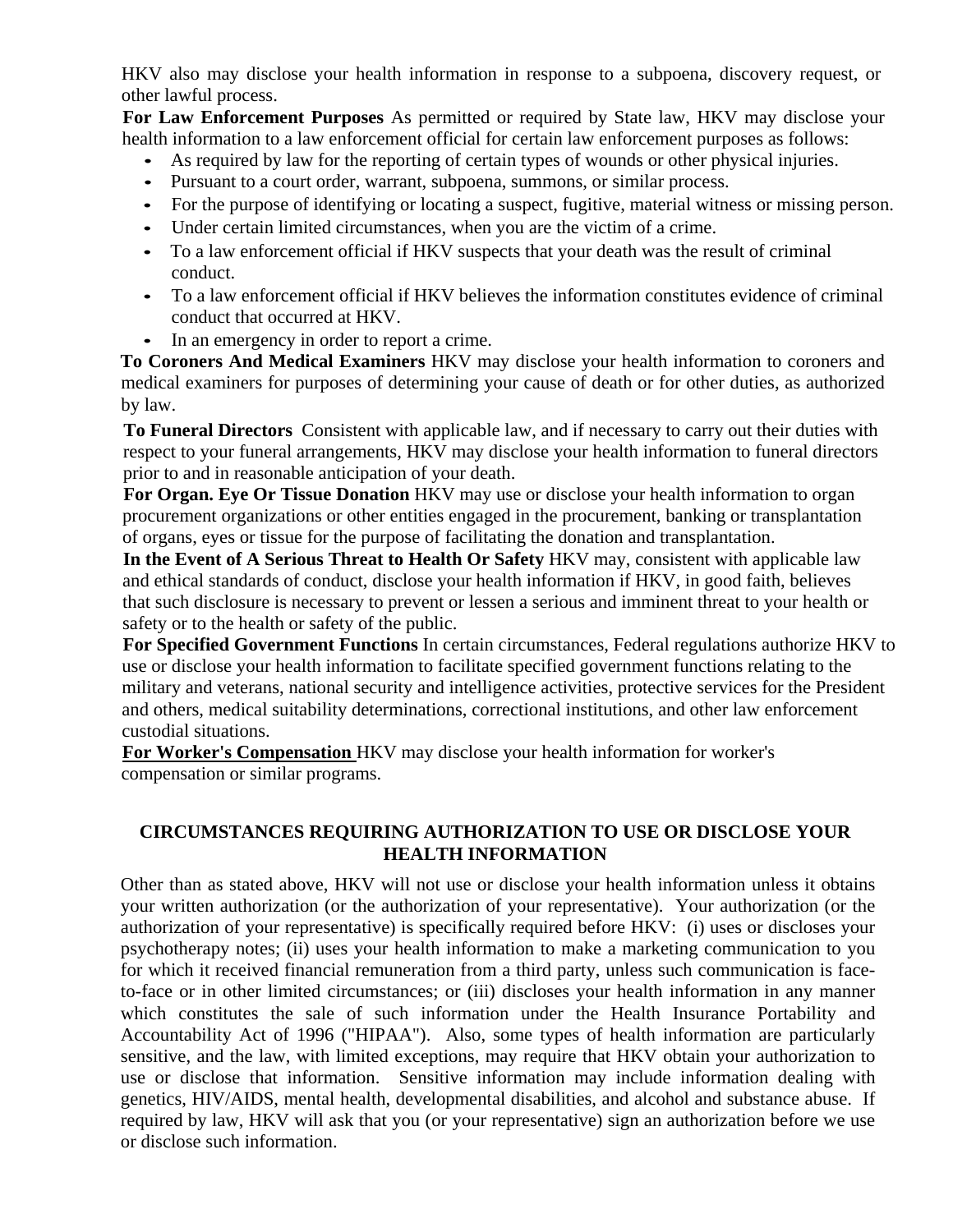If you (or your representative) sign an authorization to use or disclose your health information, you (or your representative) may revoke (*i.e.*, take back) that authorization at any time. Your revocation must be in writing. If you (or your representative) revoke the authorization, HKV will no longer use or disclose health information about you for the reasons covered by your written authorization. However, your revocation will not stop HKV from any uses or disclosures that HKV made before you (or your representative) revoked your authorization.

#### **YOUR RIGHTS WITH RESPECT TO YOUR HEALTH INFORMATION**

You have the following rights regarding your health information that HKV maintains:

- **Right to Confidential Communications** You (or your representative) have the right to request that HKV communicate with you about your health and related issues in a particular manner or at a certain location. Such requests shall specify the requested method of contact or the location where you wish to be contacted. For instance, you may ask that HKV contact you on a cellular phone rather than a home phone. All requests for confidential communications must be made in writing using the appropriate HKV form. The form can be requested by contacting the *HKV Privacy Officer at 815-939-4141* or Toll Free **855-871-4695***.* HKV will accommodate reasonable requests. You (or your representative) do not need to give a reason for your request.
- **Right to Request Restrictions** You (or your representative) may request restrictions on certain uses and disclosures of your health information. You (or your representative) have the right to request a limit on HKV's disclosure of your health information to someone who is involved in your care or in the payment of your care. All requests for restrictions must be made in writing using the appropriate HKV form. The form can be requested by contacting the *HKV Privacy Officer at 815- 939-4141* or Toll Free **855-871-4695** *.*HKV is not required to agree to your request; however, if we do agree, we are bound by that agreement except when otherwise required by law or in emergencies. HKV must agree to a restriction request if: (i) the disclosure is to a health plan for purposes of carrying out payment or health care operations (and not for purposes of carrying out treatment); and (ii) the health information pertains solely to a health care item or service for which HKV has been paid out-of-pocket in full by you or someone else on your behalf (not the health plan). If you self-pay and request a restriction, it will apply only to those health records created on the date that you received the item or service for which you, or another person (other than the health plan) on your behalf, paid in full, and which document the item or service provided on such date.
- **Right to Inspect and Copy your Health Information** You (or your representative) have the right to inspect and copy your health information, including billing records. All requests to inspect and copy records containing your health information must be made in writing using the appropriate HKV form. The form can be requested by contacting the *HKV Privacy Officer at 815-939-4141* or Toll Free **855-871-4695** *.*If you (or your representative) request a copy of your health information, HKV will provide you (or your representative) copies of your health information in the format you request unless we cannot practicably do so. HKV may charge a reasonable fee for the copying and assembling costs associated with your request. HKV may deny your request to inspect and/or copy your health information in certain limited circumstances. If HKV denies your request, you (or your representative) may request that we provide you with a review of our denial. Reviews will be conducted by a licensed health care professional who we have designated as a reviewing official and who did not participate in the original decision to deny the request.
- **Right to Amend Health Care Information** If you (or your representative) believe that your health information is incorrect or incomplete, you (or your representative) have the right to request that HKV amend your records. The request may be made so long as HKV still maintains your records and it must include a reason for the amendment. All requests for an amendment of